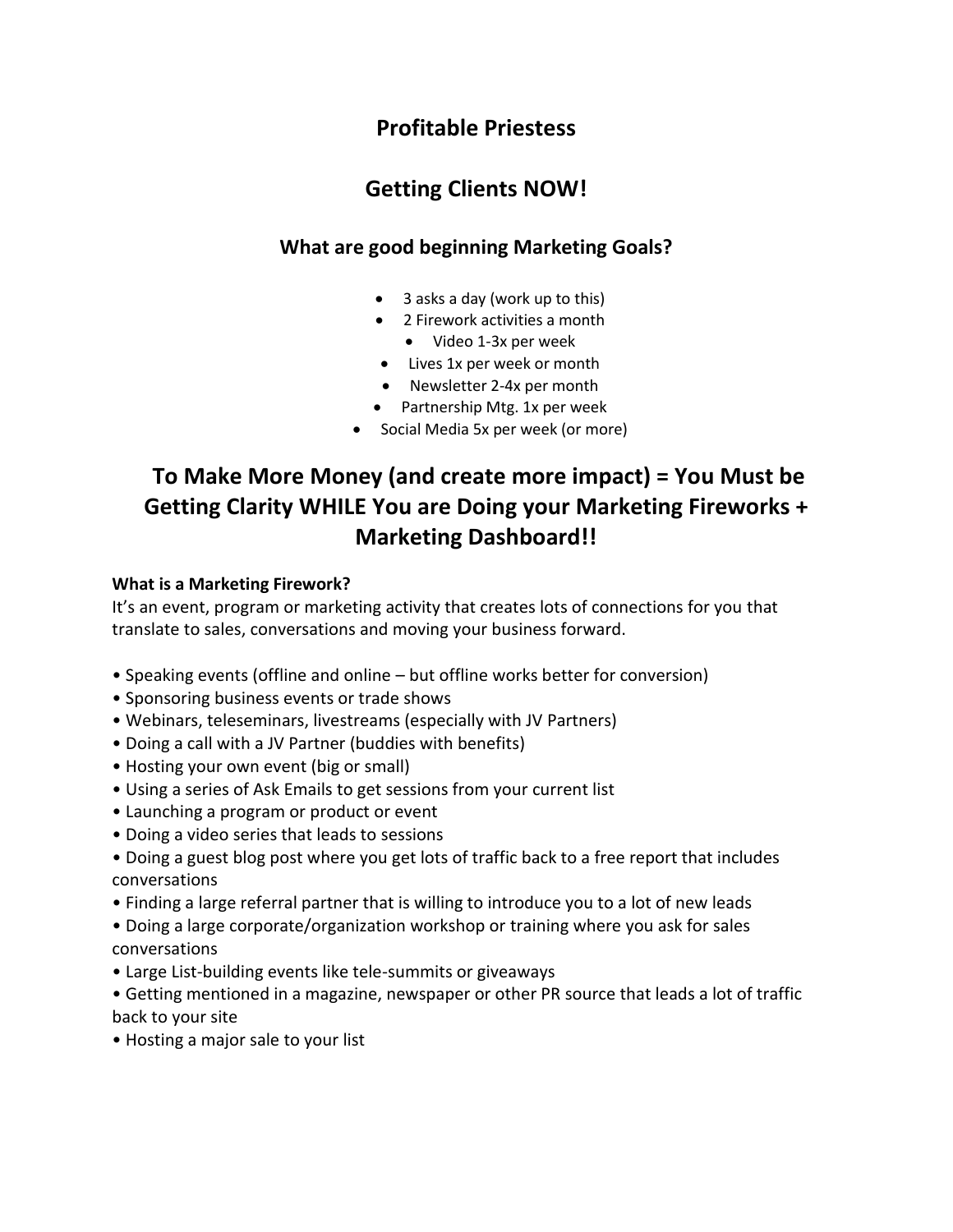**You want to make sure that you have a firework planned at least every 60 days. If you need money fast, then 2-3 fireworks are needed per month. This is the key to plentiful sales conversations. Fireworks require creativity, strategy and investment over and over again. They also require you to take risks.**

# **Get Clients Strategy: The Friends, Family and Followers Connection Letter (Sent Over Email or Snail Mail)**

Dear Jason,

#### **WHAT YOU'VE BEEN UP TO:**

As you may know, I left my job with McCllelan Associates last year to follow my passion for helping people to live fuller and healthier lives. During my time as a marketing manager, I followed an intensive nutrition course, which gave me all the tools I needed to open a private nutrition practice. I am now a certified holistic health counselor accredited by the American Association of Drugless Practitioners. You can see more about my work here: www.URL.com.

#### **THE KINDS OF PEOPLE YOU WORK WITH + THE PROBLEMS YOU SOLVE:**

I work primarily with people who want to lose weight naturally, eliminate sugar cravings, balance their energy swings or control food sensitivities or allergies. Often my clients are frustrated because they have too much to do and cannot find the time to take care of themselves. As a result, they often suffer from stress, anxiety, excess weight, depression and an overall feeling of being out of control. My approach is simple: together my clients and I gradually implement simple changes to their health that have a major impact on their lives. Usually in a matter of a few months, these nutrition and lifestyle changes solve the majority of their health issues and my clients start feeling a balance in their lives they have never felt before. As a result, my clients typically experience drastically higher energy levels, increased productivity through focus, weight loss, glowing skin, and better moods.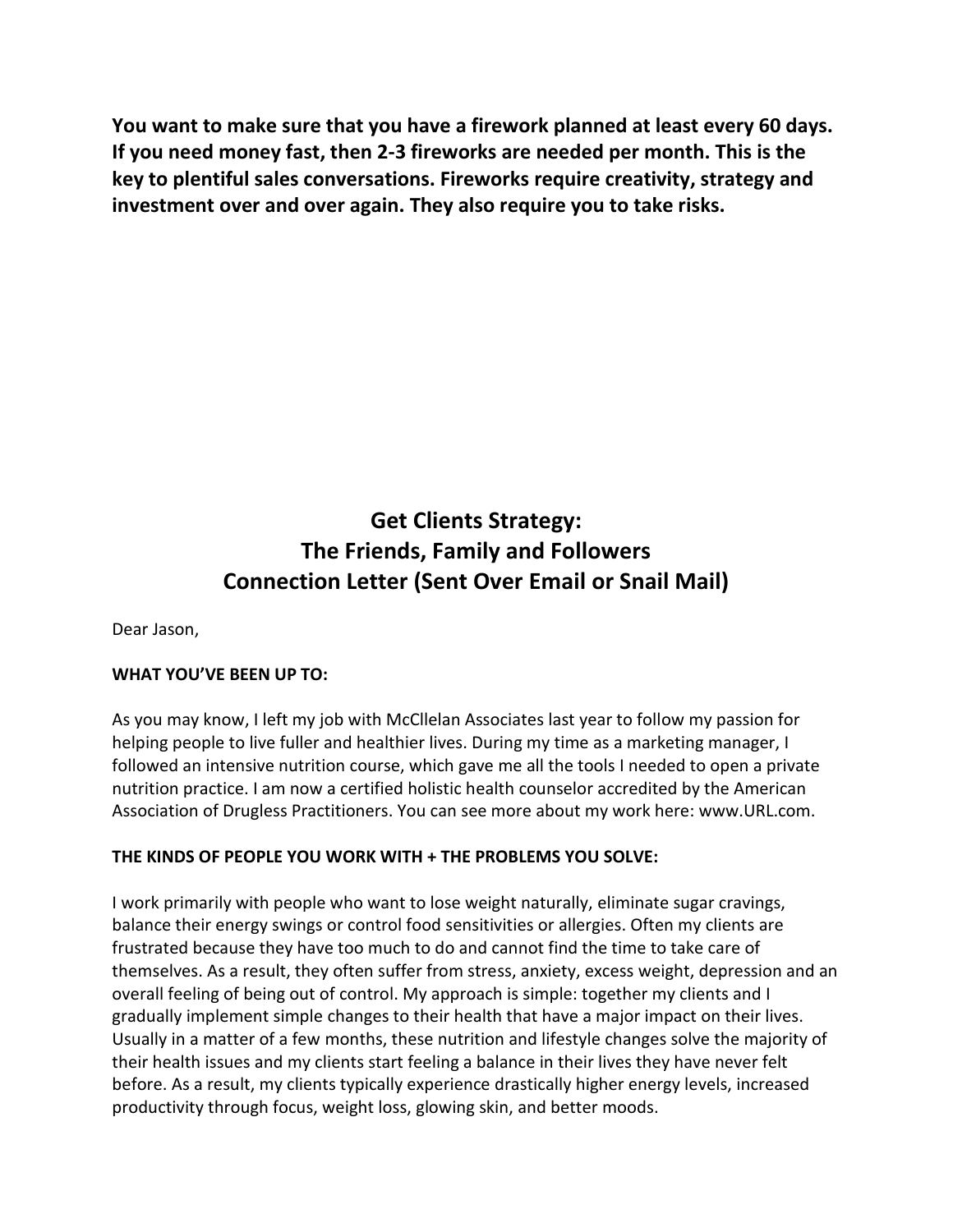#### **HOW THEY CAN HELP YOU:**

The success of my program is evident by the steady growth of my client base. The bulk of this growth is due to referrals. If you know of anyone, friends or colleagues that may benefit from one of my programs, I would appreciate the connections. I work with people all over the country, by phone, so there is no travel time, and geography is not a concern (so your best friend in Texas is as much a prospect as someone down the street from you). The best way to connect me with someone is to set up an email introduction or forward me their contact information. You'll see a sample email introduction at the bottom of this letter.

#### **SPECIFIC CONNECTIONS:**

I am also looking for the following connections in order to create referral partners and find more speaking events. If you know someone in these categories, please kindly set up an email or phone introduction: HR Professionals at Companies Yoga Teachers and Yoga Studio Owners Doctors Holistic Health Professionals (chiropractors, acupuncturists, massage therapists, etc) Personal Trainers and Gym Owners I can be reached at [phone number] or emailed at [email address]. With Ideal Balance, you'll live life to the fullest.

Thanks and be well, Sarah URL

# **Get Clients Strategy: The Ask Email Series Tried and true – this is a great way to engage your list and get some conversations.**

- Create a list put together friends and family
- Write the email use the included template modify where needed
- Send it out and follow up with phone calls where needed
- Send 3 different emails using this template M, W, F or T, TH, T

#### **ASK Email Longer Version (can be shortened or customized):**

Dear Name,

#### **Connecting:**

As the magazines put out their swimsuit specials, it reminds me of how tough it can be to make healthier, sustainable changes for summer when all we see out there are "air-touched bodies" to copy. It makes you just want to eat more chocolate! Show Them the Problem: Are you still trying to lose extra winter weight? Do you sneak an afternoon cookie or a bag of chips—and wonder why, as successful as you are, you aren't more disciplined when it comes to food? Do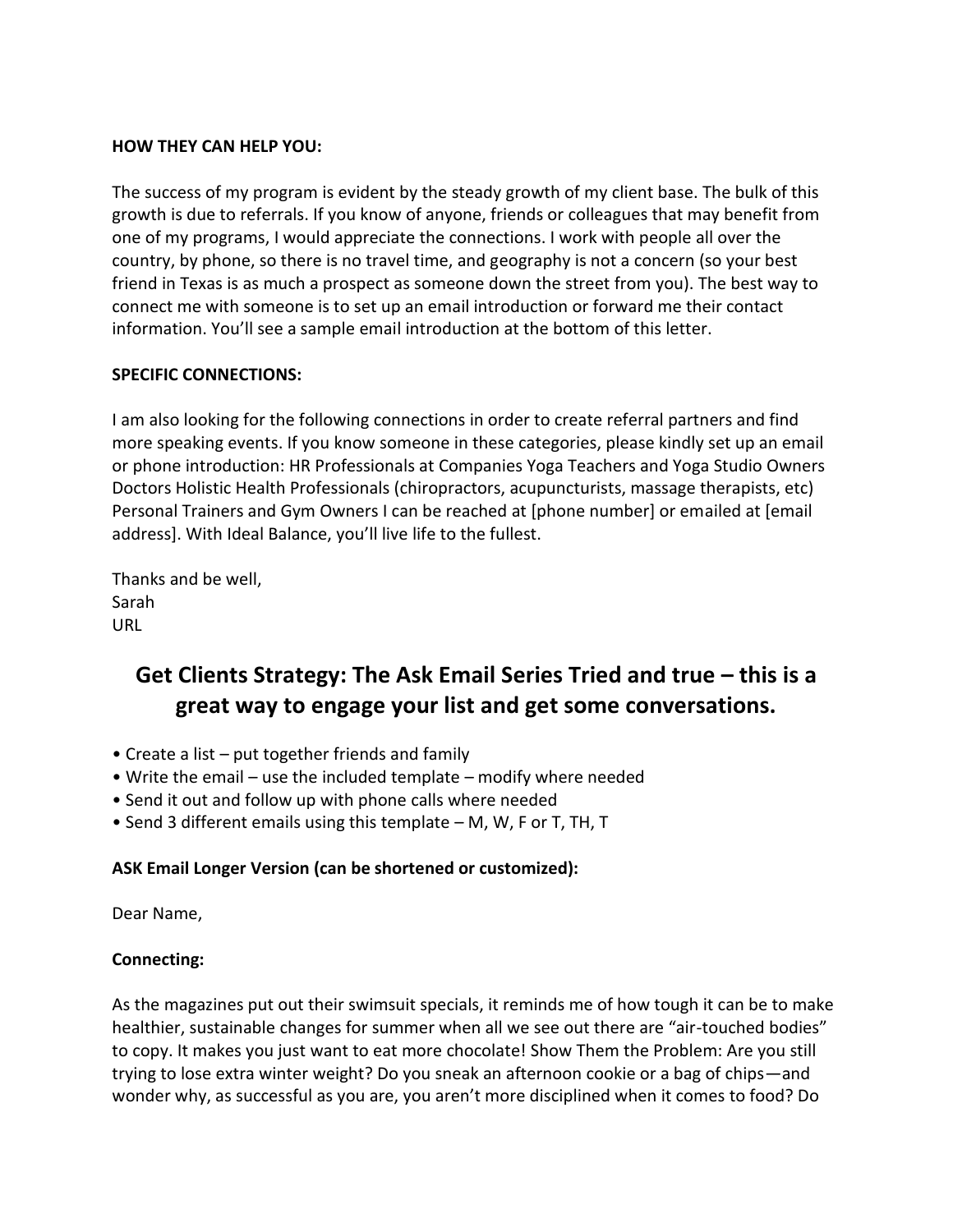you set the alarm for a 6 AM workout, only to hit the snooze button? Or maybe you've just realized that depriving yourself, counting calories, or feeling guilty just isn't working for you.

#### **Offer them an Example:**

I'd like to take a moment and tell you about my client Sarah-Anne. When Sarah-Anne came to me she wasn't sure how she could lose weight, as she had tried everything, and nothing was working. Our first conversation changed everything! First, we determined that her ideal lifestyle was way different than she had thought – we let go of the image of her in her twenties (single) and created a new powerful image of her as a strong, lean mom—an image that propelled her forward and not backward. Next, we identified three major challenges that were getting in her way. One of them was always eating lunch at 2:00 (after she fed her child) when her need for sugar was at its height. Then we created a full-fledged plan for her success – and identified each step of the process. Since that conversation, Sarah-Anne has lost 12 pounds.

#### **Call To Action:**

To sign up for a session with me, just email my team at support@crazyhealth.com Scarcity I've opened up only 7 sessions this month – so please act quickly. I'd really like to speak to you! I can't wait to meet you and start on the path towards a lighter, happier, more balanced you.

With much appreciation, Sarah

PS: I get that it might be scary to click on that link – because it means you admit that you want MORE. More health. More confidence. More goodness in your life. I hear you. And know this – clicking on that link can put you on the path to more, faster than you think.

### **ASK Email Shorter Version:**

Dear Name,

Are you still trying to lose extra winter weight? Do you sneak an afternoon cookie or a bag of chips—and wonder why, as successful as you are, you aren't more disciplined when it comes to food? Do you set the alarm for a 6 AM. workout, only to hit the snooze button?

When one of my clients, Sarah-Anne came to me she wasn't sure how she could lose weight, as she had tried everything, and nothing was working. Our first conversation changed everything! We identified three major challenges that were getting in her way and how to solve them. Then we created a full-fledged plan for her success. Since that conversation, Sarah-Anne has lost 12 pounds.